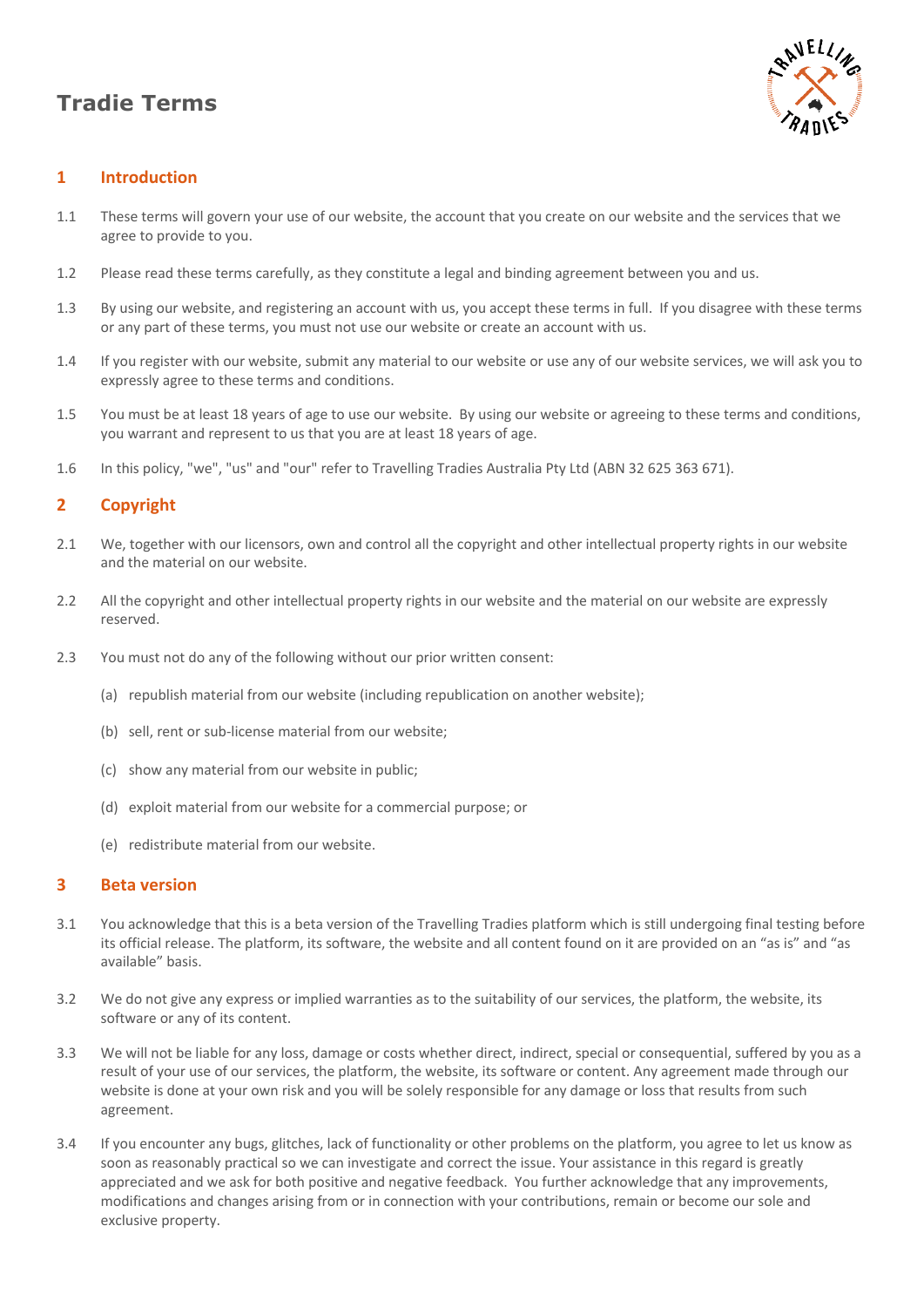## **4 Registration and accounts**

- 4.1 You may register an account on our website by completing and submitting the account registration form on our website, and clicking on the verification link in the email that the website will send to you.
- 4.2 You must not allow any other person to use your account to access our website.
- 4.3 You must notify us in writing immediately if you become aware of any unauthorised use of your account.
- 4.4 You must not use any other person's account to access the website.

## **5 User login details**

- 5.1 If you register for an account with our website, you will be asked to choose a user ID and password.
- 5.2 You must keep your password confidential.
- 5.3 You must notify us in writing immediately if you become aware of any disclosure of your password.
- 5.4 You are responsible for any activity on our website arising out of any failure to keep your password confidential, and may be held liable for any losses arising out of such a failure.

## **6 Use of our services**

- 6.1 When registering as a tradie on our website, you acknowledge and agree that:
	- (a) you are responsible for your own account security and you will not share your account details with any other person;
	- (b) you are over 18 years old;
	- (c) you will use your real name, address and contact details;
	- (d) all other information you provide including, without limitation, your details of your trade qualifications and experience, will be accurate and true.
	- (a) you will not contact a venue host or view the resources until we advise you that you have been verified and approved as a Travelling Tradie;
	- (b) your suitability for connection with a venue will depend on the profile you write. However, we make no representations that a suitable venue will be found for you;
	- (c) we are not an agency and we do not guarantee that you will find a suitable venue;
	- (d) we cannot guarantee that any venue you contact after registering an account with us will respond to your query or will offer you stays, services or experiences on the dates of your choosing. However, we will help you to liaise with venues, if you let us know that you would like our assistance; and
	- (e) once you have registered your account on our website, venue hosts will also be able to view your profile and to contact you if they are interested in retaining your services.

## **7 Your obligations**

- 7.1 You and the venue are responsible for making arrangements directly with each other in relation to materials needed and the dates on which you will provide your services, when you will be staying at the venue or redeeming a service or experience. We do not introduce one party to another; we are merely a meeting point. We may recommend Venues for you to connect with but it is your decision whether or not to make contact with any venue.
- 7.2 If you cannot deliver an agreed service or attend an agreed stay, service or experience with/at a venue, you must advise us and the venue in writing as soon as possible.
- 7.3 Whilst we screen the venues when they register an account with us, it is your responsibility to check the venue website, Google, Facebook, and other media platforms to ensure they are a suitable venue for you.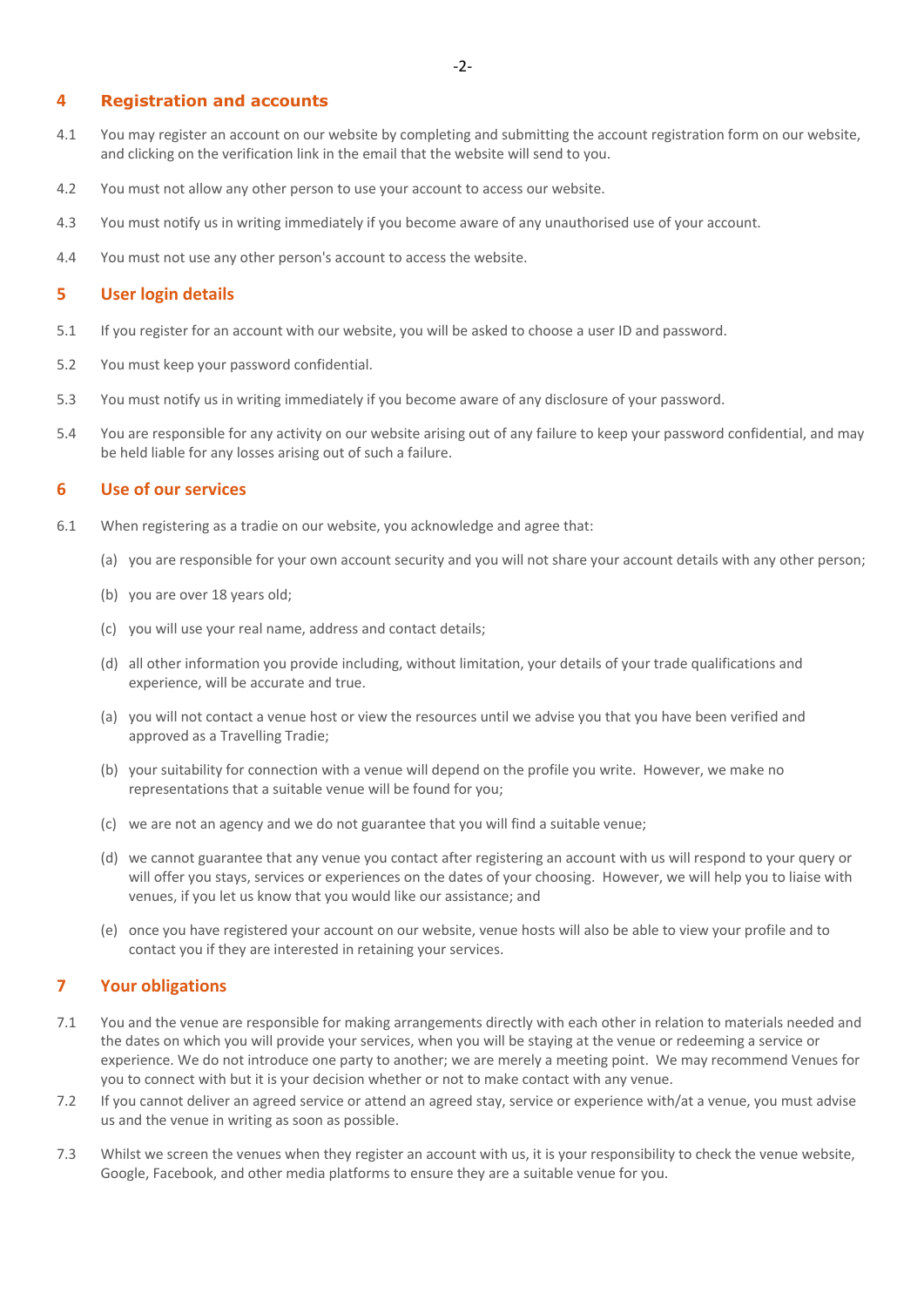- 7.4 We will use reasonable endeavors to ensure information provided by the venues are accurate and up to date. However, despite our efforts, we cannot guarantee that all venue information will be accurate and up to date at all times. It is therefore imperative that you conduct your own searches to verify that the venue is acceptable to you.
- 7.5 All travel is at your own risk. It is your sole responsibility to ensure that you have appropriate travel documents, including relevant COVID travel permits, visas and the like.
- 7.6 All work you undertake at the venue is at your own risk.
- 7.7 We accept no responsibility or liability if you are injured in any way by undertaking work at a venue or while you travel to a venue. We also accept no responsibility or liability if any of your tools or equipment are lost, stolen or damaged in any way.
- 7.8 You must ensure that you have all appropriate insurances in place to cover your travel and the work that you undertake. This is because we do not accept any responsibility or liability for the work that you undertake at any venue. You therefore acknowledge that you are solely responsible and liable for the work that you undertake at any venue. You indemnify us against all cost, loss or damage you suffer as a result of your breach of this clause. This clause 7.8 survives termination of these terms.
- 7.9 You agree to act professionally and courteous at all times. We reserve the right to cancel your membership at any time if we reasonably believe that you have not adhered to the required level of professionalism or have brought our name into disrepute in any way.
- 7.10 You agree to undertake the agreed tasks and types of work in exchange for equivalent stays, services or experiences in accordance with the parameters set out on the platform. You further agree to undertake those tasks in a professional and workman like manner and to generally accepted industry standards.

## **8 Prohibited dealings**

- 8.1 You agree not to enter into any direct monetary dealings with venues outside our platform.
- 8.2 If you accept payment for services or stays, services or experiences in exchange for services outside our platform, we have the right to:
	- (a) immediately terminate your account;
	- (b) remove your ability to use our platform; and
	- (c) take such legal action as we consider appropriate to recover the loss and damage we suffered as a result of your breach of this clause.
- 8.3 This clause 8 survives termination of these terms.

#### **9 Our rights**

- 9.1 We reserve the right to cancel your account without refund if you do not adhere to these terms.
- 9.2 We may suspend or cancel your account if your account is not being used or if someone else is using your account.
- 9.3 We reserve the right to monitor the communication between you and a venue. We also reserve the right to intervene if we believe that these terms have been breached in any way or if we believe that your interactions with the venue does not represent the professionalism and workmanship quality with which you agree to undertake the work.

## **10 Payments**

- 10.1 You agree to comply with the payment arrangements as specified on our platform from time-to-time.
- 10.2 If you do not complete the agreed works, to the agreed standards, we reserve the right to charge your credit card a fee equal to the market rate of the venue (calculated from the cost per night listed by us on the platform) plus a service fee of 15% of the total amount owed. Hosts will receive the amount of each night and we will receive service fee.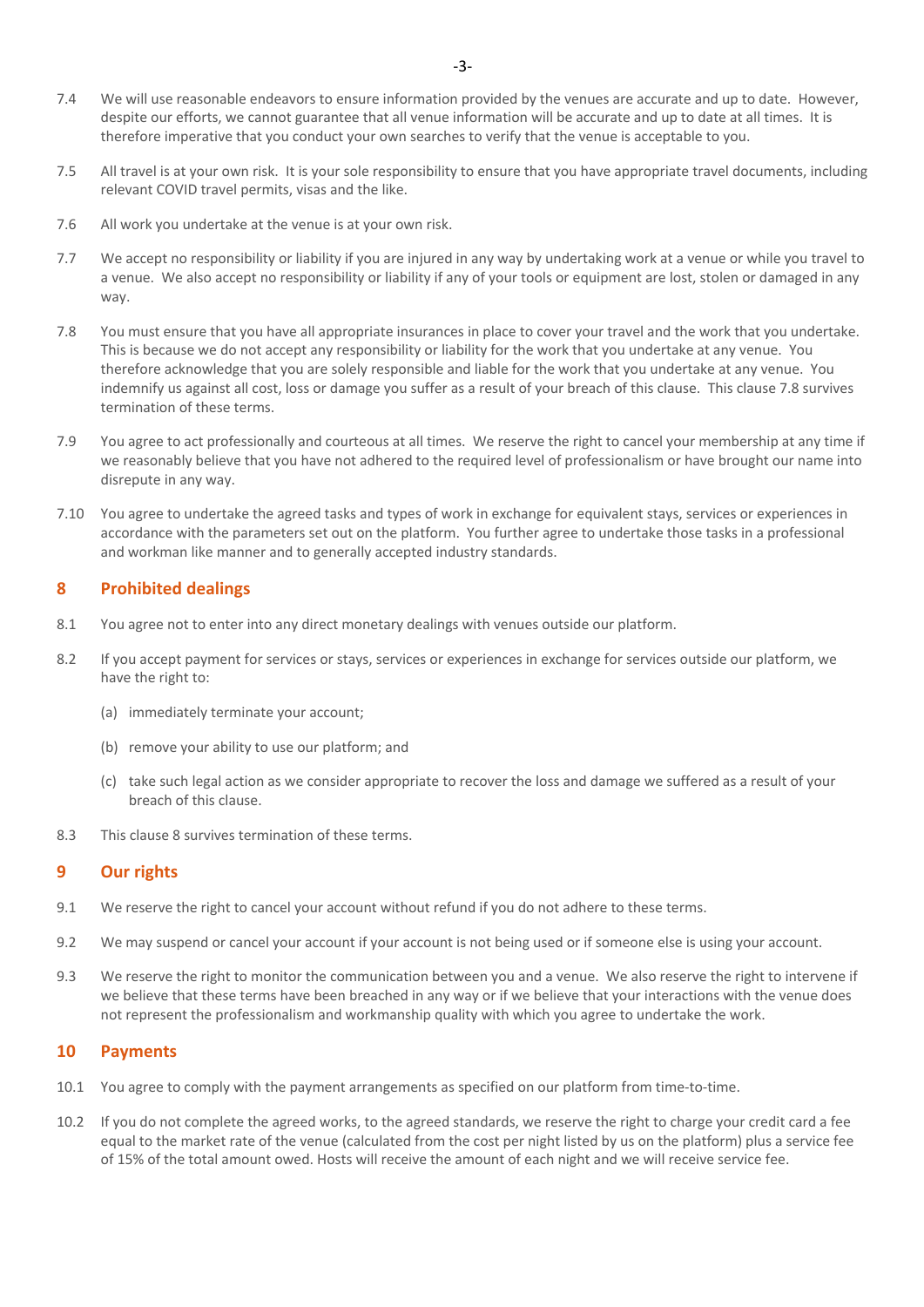- 11.1 You are solely responsible to ensure that you apply the correct tax treatment to services that you provide to venues and tax deductions that you claim. Those taxes include, without limitation, GST and income taxes.
- 11.2 You represent and warrant to us that you will seek professional advice in relation to the appropriate tax treatment of goods and services that you provide to venues. You further acknowledge that in entering into this agreement with you, we are relying upon this representation and warranty that you provide to us.
- 11.3 You indemnify us against all loss, liability and costs that you may suffer or incur as a result of the failure to pay tax or to pay the correct amount of tax in relation to goods and/or services that you provide to venues or in connection with these terms.
- 11.4 This clause 11 survives termination of these terms.

## **12 Misuse of our website**

- 12.1 You must not:
	- (a) use our website in any way or take any action that causes, or may cause, damage to the website or impairment of the performance, availability, accessibility, integrity or security of the website;
	- (b) use our website in any way that is unlawful, illegal, fraudulent or harmful, or in connection with any unlawful, illegal, fraudulent or harmful purpose or activity;
	- (c) hack or otherwise tamper with our website;
	- (d) probe, scan or test the vulnerability of our website without our permission;
	- (e) circumvent any authentication or security systems or processes on or relating to our website;
	- (f) use our website to copy, store, host, transmit, send, use, publish or distribute any material which consists of (or is linked to) any spyware, computer virus, Trojan horse, worm, keystroke logger, rootkit or other malicious computer software;
	- (g) impose an unreasonably large load on our website resources (including bandwidth, storage capacity and processing capacity);
	- (h) decrypt or decipher any communications sent by or to our website without our permission;
	- (i) conduct any systematic or automated data collection activities (including without limitation scraping, data mining, data extraction and data harvesting) on or in relation to our website without our express written consent;
	- (j) access or otherwise interact with our website using any robot, spider or other automated means, except for the purpose of search engine indexing;
	- (k) use our website except by means of our public interfaces;
	- (l) violate the directives set out in the robots.txt file for our website;
	- (m) use data collected from our website for any direct marketing activity (including without limitation email marketing, SMS marketing, telemarketing and direct mailing); or
	- (n) do anything that interferes with the normal use of our website.
- 12.2 You must ensure that all the information you supply to us through our website, or in relation to our website, is true, accurate, current, complete and non-misleading.

#### **13 Limited warranties**

- 13.1 We do not warrant or represent:
	- (a) the completeness or accuracy of the information published on our website;
	- (b) that the material on the website is up to date;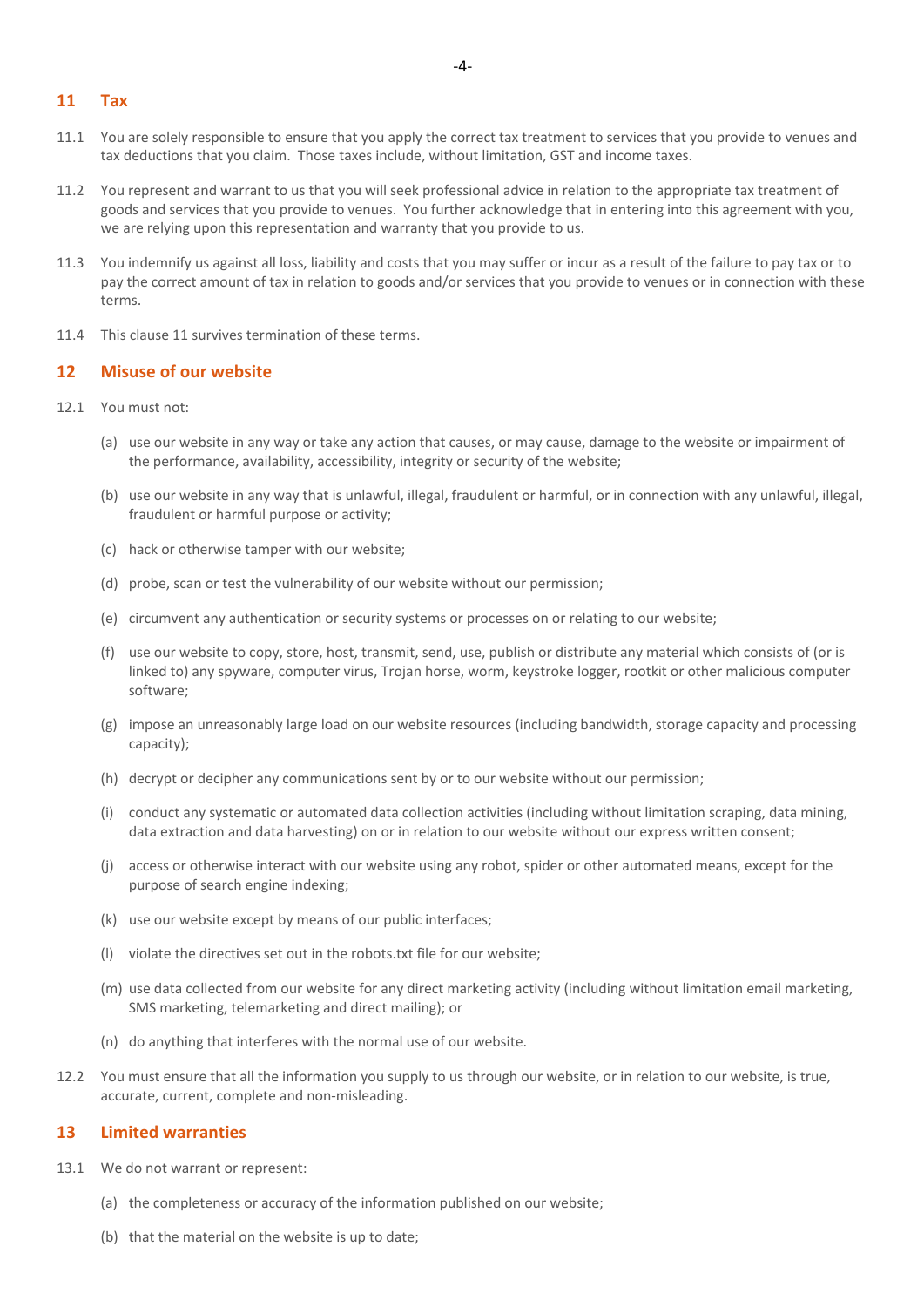- (c) that the website will operate without fault; or
- (d) that the website or any service on the website will remain available.
- 13.2 We reserve the right to discontinue or alter any or all of our website services, and to stop publishing our website, at any time in our sole discretion without notice or explanation; and save to the extent expressly provided otherwise in these terms, you will not be entitled to any compensation or other payment upon the discontinuance or alteration of any of our services, or if we stop publishing the website.
- 13.3 To the maximum extent permitted by applicable law and subject to clause 14 we exclude all representations and warranties relating to the subject matter of these terms, our services, our website and the use of our website.

## **14 Limitation and exclusion of liability**

- 14.1 Nothing in these terms and conditions will:
	- (a) limit or exclude any liability for death or personal injury resulting from negligence;
	- (b) limit or exclude any liability for fraud or fraudulent misrepresentation;
	- (c) limit any liabilities in any way that is not permitted under applicable law; or
	- (d) exclude any liabilities that may not be excluded under applicable law.
- 14.2 The limitations and exclusions of liability set out in this clause and elsewhere in these terms:
	- (a) are subject to clause 14.1; and
	- (b) govern all liabilities arising under these terms or relating to the subject matter of these terms, including liabilities arising in contract, in tort (including negligence) and for breach of statutory duty, except to the extent expressly provided otherwise in these terms.
- 14.3 To the extent that our website and the information and services on our website are provided free of charge, we will not be liable for any loss or damage of any nature. To the extent that payment has been made for our services, our liability will be limited to 150% of the amount you paid us in the 12 months immediately preceding the date of your claim.
- 14.4 We will not be liable to you in respect of any losses arising out of any event or events beyond our reasonable control. This includes, without limitation, loss or damage that you suffer or incur while redeeming any stay, service or experience from a venue.
- 14.5 We will not be liable to you in respect of any business losses, including (without limitation) loss of or damage to profits, income, revenue, use, production, anticipated savings, business, contracts, commercial opportunities or goodwill.
- 14.6 We will not be liable to you in respect of any loss or corruption of any data, database or software.
- 14.7 We will not be liable to you in respect of any special, indirect or consequential loss or damage.
- 14.8 You accept that we have an interest in limiting the personal liability of our officers and employees and, having regard to that interest, you acknowledge that we are a limited liability entity; you agree that you will not bring any claim personally against our officers or employees in respect of any losses you suffer in connection with the website or these terms and conditions (this will not, of course, limit or exclude the liability of the limited liability entity itself for the acts and omissions of our officers and employees).
- 14.9 This clause 14 survives termination of these terms.

#### **15 Breach of these terms**

- 15.1 Without prejudice to our other rights under these terms, if you breach these terms in any way, or if we reasonably suspect that you have breached these terms in any way, we may:
	- (a) send you one or more formal warnings;
	- (b) temporarily suspend your access to our website;
	- (c) permanently prohibit you from accessing our website;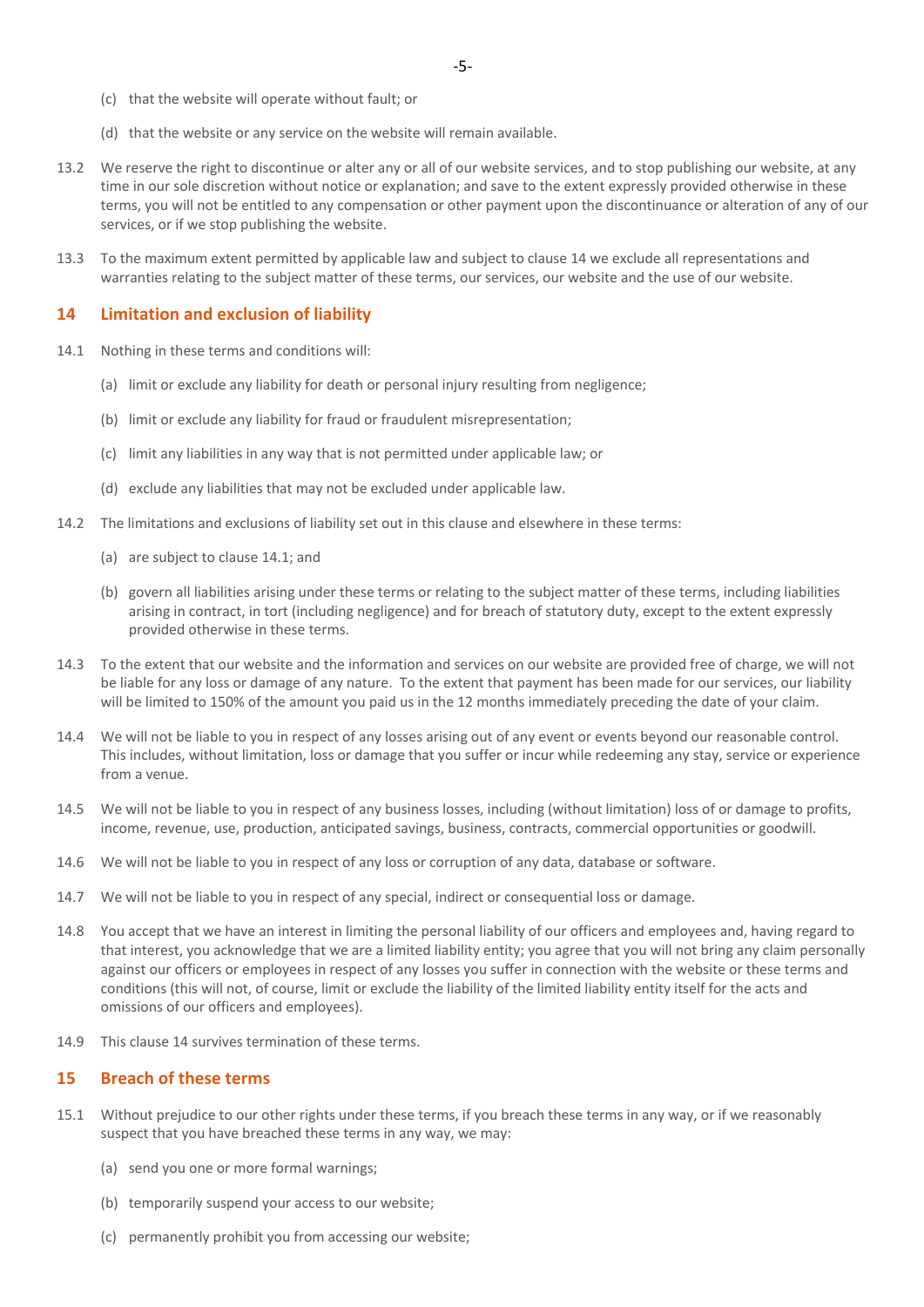- (d) block computers using your IP address from accessing our website;
- (e) contact any or all of your internet service providers and request that they block your access to our website;
- (f) commence legal action against you, whether for breach of contract or otherwise; and/or
- (g) suspend or delete your account on our website.
- 15.2 Where we suspend or prohibit or block your access to our website or a part of our website, you must not take any action to circumvent such suspension or prohibition or blocking[ (including without limitation creating and/or using a different account).

#### **16 Variation**

- 16.1 We may revise these terms from time to time.
- 16.2 The revised terms will apply to the use of our website from the date of publication of the revised terms and conditions on the website, and you hereby waive any right you may otherwise have to be notified of, or to consent to, revisions of these terms and conditions.

#### **17 Assignment**

- 17.1 You hereby agree that we may assign, transfer, sub-contract or otherwise deal with our rights and/or obligations under these terms.
- 17.2 You may not without our prior written consent assign, transfer, sub-contract or otherwise deal with any of your rights and/or obligations under these terms and conditions.

## **18 Severability**

- 18.1 If a provision of these terms is determined by any court or other competent authority to be unlawful and/or unenforceable, the other provisions will continue in effect.
- 18.2 If any unlawful and/or unenforceable provision of these terms and conditions would be lawful or enforceable if part of it were deleted, that part will be deemed to be deleted, and the rest of the provision will continue in effect.

## **19 Third party rights**

- 19.1 A contract under these terms is for our benefit and your benefit, and is not intended to benefit or be enforceable by any third party.
- 19.2 The exercise of the parties' rights under a contract under these terms is not subject to the consent of any third party.

#### **20 Entire agreement**

20.1 These terms, together with our privacy and cookies policy, shall constitute the entire agreement between you and us in relation to your use of our website and shall supersede all previous agreements between you and us in relation to your use of our website.

#### **21 Law and jurisdiction**

- 21.1 These terms are governed by and construed in accordance with the laws of Victoria, Australia.
- 21.2 Any disputes relating to these terms and conditions will be subject to the exclusive jurisdiction of the courts of Victoria, Australia.

## **22 Contact details**

- 22.1 This website is owned and operated by Travelling Tradies Australia Pty Ltd.
- 22.2 We are registered in Victoria, Australia and our registered office is at 92 Rupert Street, Collingwood, Vic, 3066.
- 22.3 You can contact us: